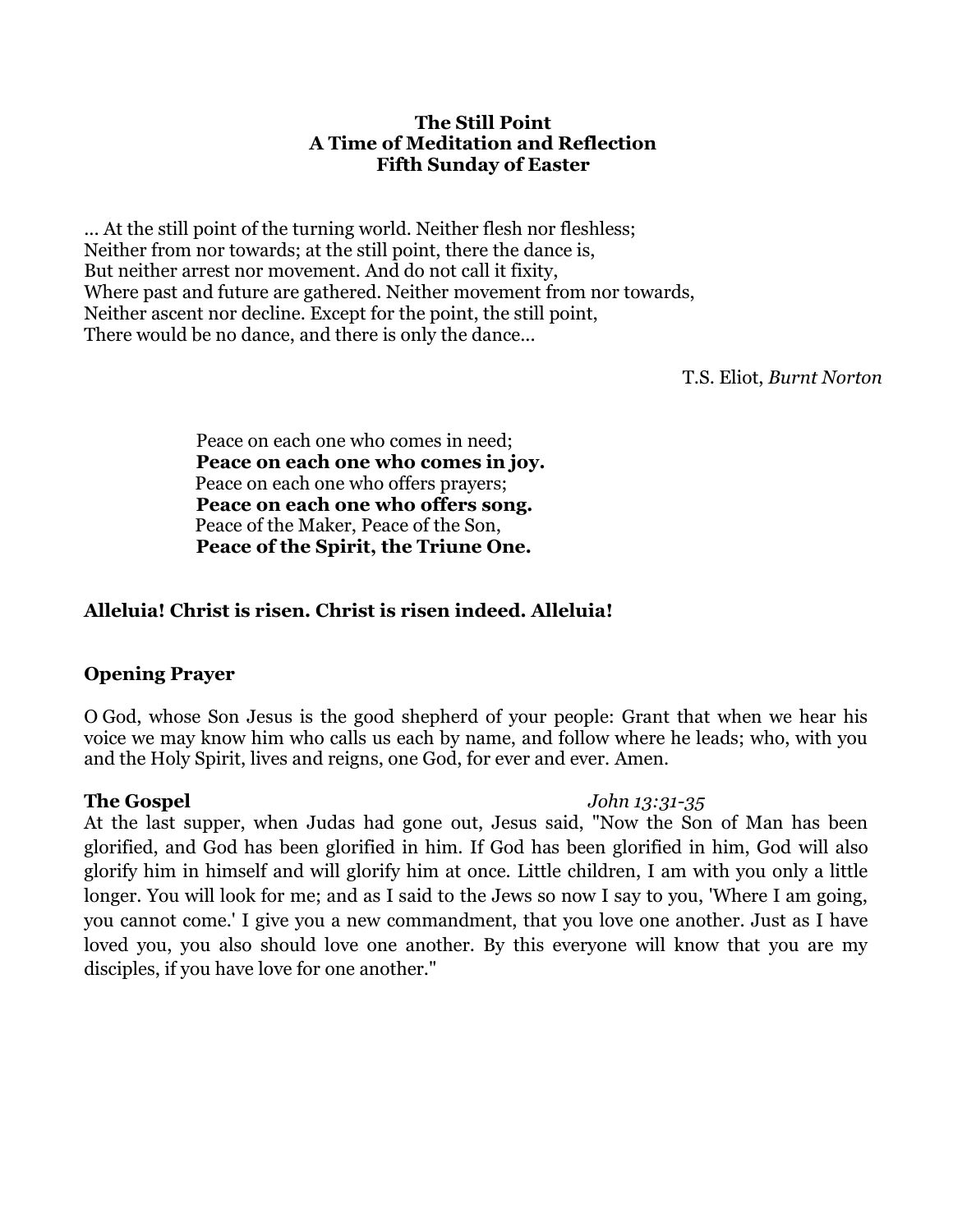**Poem:** "love is more thicker than forget" *by e.e cummings (b.1894)* 

love is more thicker than forget more thinner than recall more seldom than a wave is wet more frequent than to fail it is most mad and moonly and less it shall unbe than all the sea which only is deeper than the sea love is less always than to win less never than alive less bigger than the least begin less littler than forgive it is most sane and sunly and more it cannot die than all the sky which only is higher than the sky

# **Meditation**

In today's Gospel, Jesus gives his disciples his New Commandment, a radical reconsideration or recontextualization of all other commandments. This, of course, is surrounded by other acts of love: the washing of the feet, Jesus's establishment of the Eucharistic bread and wine, and the Paschal sacrifice that awaits him. Today's poem - as is typical for e.e. cummings - plays with English syntax and standards of pronunciation, as well as with the concept of love. Paired with the Gospel reading, the poem may help us consider how, if we act in love, we hold in tension the enduring qualities of love with the very human limits (forgetting, death, competition) that make love difficult to maintain.

**Musical setting:** If you're interested, watch this [local performance](https://youtu.be/YBGTwpvxfd0) of a setting of the poem, featuring two friends of your poem selector for the month.

# **Questions for Reflection**

What phrases of the poem resonate most with you? When has love given you a glimpse of the divine? When has loving another helped you love God?